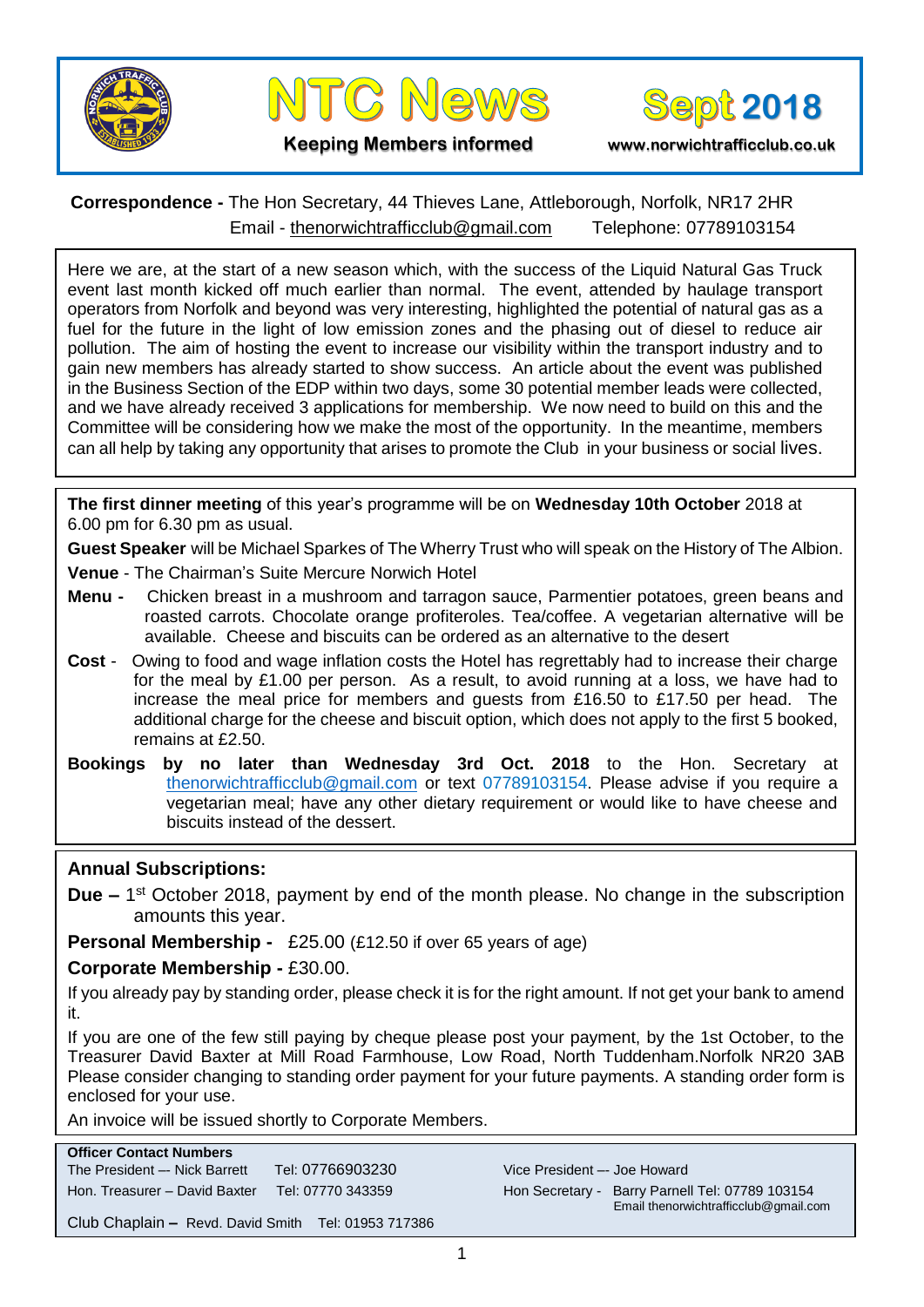## **The Christmas Dinner Meeting –** Friday 14<sup>th</sup> December 2018

A copy of the booking form for this year's is attached. This is always a very popular event not only members to bring business guests but also friends and family. As last year this will be a charity event. We will hold a game of heads and tails, or something similar, to collect funds for the East Coast Truckers.

The Charity has a very dedicated team of non-paid members and apart from their well-known Children's convoy, organise day trips for disabled and underprivileged children within East Anglia. The charity provides equipment for special schools, hospitals and children not funded by the NHS. They also provide free holidays for the families of the children on their database in their two holiday homes on the North Norfolk coast. These alone cost about £12,000 per year to fund.

Places are limited to 120. Please book early so as not to miss out.

## **New members:**

We are pleased to welcome the following new members:

Personal Member – Gary Lee, Director from Indigo Waste Services Ltd.

Corporate Member - Volvo Trucks and Busses. The company will be represented at meetings by Ian Reed, Truck Sales and/or Pat Read Dealer Point Manager and/or Matt Sadler Sales Director.

With the number of new members in the last few months and more in the pipeline the Committee feels 'getting to know us' information at each meeting would be helpful. Starting with the October meeting we will be looking for a couple of volunteers to stand up after the quest speaker has finished and tell the meeting about themselves and their businesses. If you feel you can do this please let Barry know when booking your place for the 10<sup>th</sup> October dinner.

## **Roads News.** Extracted from EDP articles 10<sup>th</sup> & 11<sup>th</sup> September 2019:

## **A47 between Blofield and North Burlingham –**

Consultations began 10/09/2018. The new dual carriageway will be built around 70 metres south of the existing A47, with the present length of the A47 retained as a local access route. Also included in the design is a new junction at the western end of the road, where it is proposed there will be an overbridge connecting Blofield to the current A47, as well as a pedestrian path. Another new junction is mooted for the eastern end, connecting with the B1140.

Members of the public can take part in the consultation, which runs until midnight on Friday October 19, by;

- visiting highwaysengland.co.uk/highwaysengland.co.uk/projects/a47-blofield-to-northburlingham/,
- by e-mailing a response to A47BlofieldtoNorthBurlinghamRIS@highwaysengland.co.uk, or by writing to FREEPOST A47 Blofield and North Burlingham.

There will also be four public events at which you can have your say and speak with members of the team. These will be at:

- Castle Mall, 100 Castle Meadow, Norwich, NR1 3DD, on Saturday 15 September, from 11am to 5pm;
- Acle Recreation Centre, Acle, Norwich, Norfolk, NR13 3RA on Saturday 22 September, from 11am to 5pm;
- Blofield Courthouse, Yarmouth Road, Blofield, Norwich, NR13 4JU, on Monday 24 September, from 1pm to 8pm, and;
- Lingwood Village Hall, Station Road, Lingwood, Norwich, NR13 4AZ, on Tuesday 25 September, from 1pm to 8pm.

Highways England have urged the public to share their opinions.

Continued on page 3